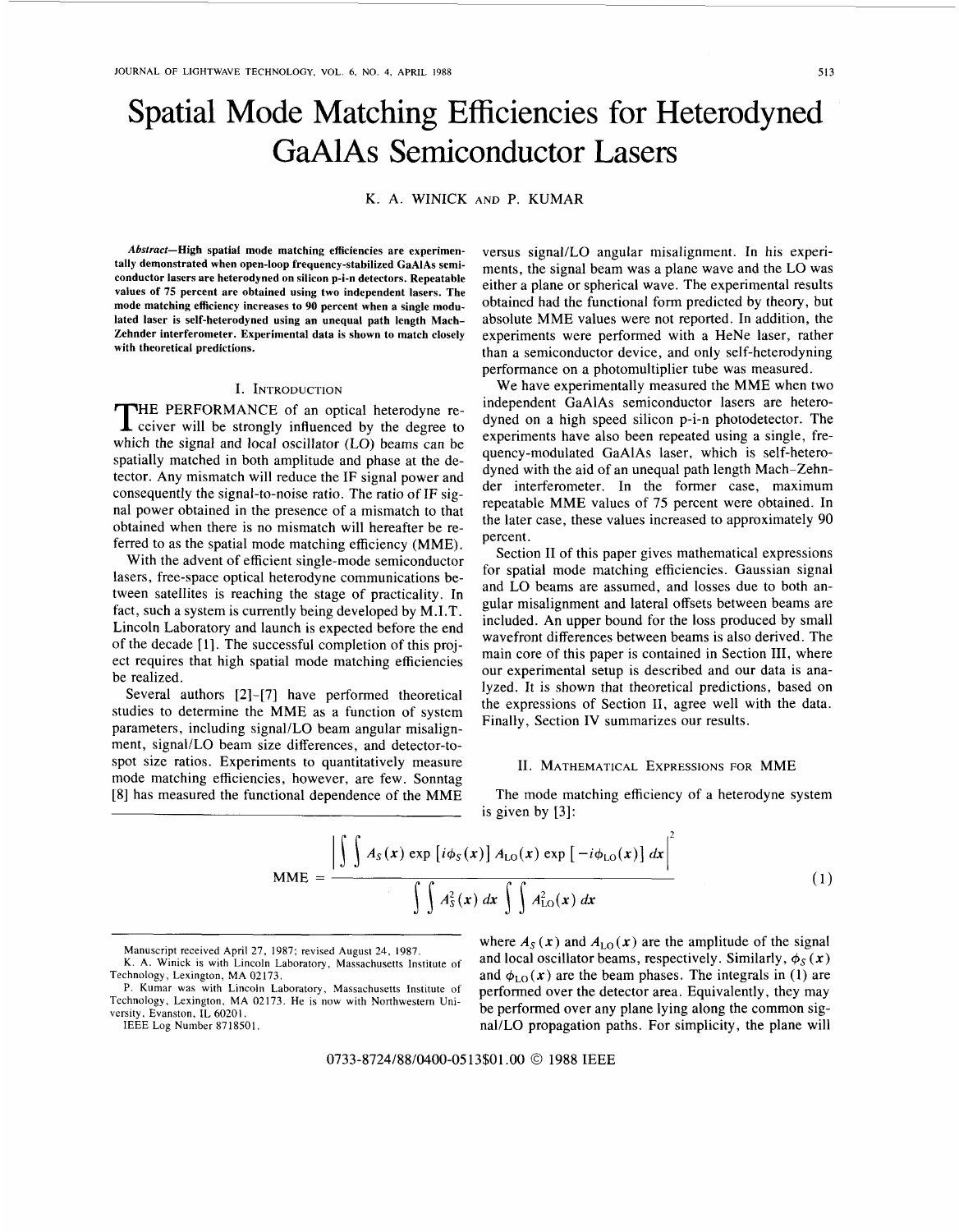be chosen to lie at the front surface of a lens located one focal length in front of the detector [9]. It will also be assumed that the detector area is much larger than the focused spots, and that the detector has uniform quantum efficiency across its surface.

We first consider the case where the signal and **LO**  beams at the lens are Gaussian in amplitude and flat in phase with a relative angular tilt of  $\Delta\theta$  rad between their propagation directions and a lateral displacement of *E* meters between their centers. The nominal wavelength is  $\lambda$ . The distance of the 1 */e* power points measured from the beam center will be designated by  $\sigma_{LO}$  and  $\sigma_S$  for the LO and signal beam, respectively. Then using (l), it is straightforward to show that

$$
\text{MME} = \frac{4\left(\frac{\sigma_{\text{LO}}}{\sigma_{\text{S}}}\right)^2}{\left[1 + \left(\frac{\sigma_{\text{LO}}}{\sigma_{\text{S}}}\right)^2\right]^2} \exp\left[\frac{-\left(\frac{\epsilon}{\sigma_{\text{S}}}\right)^2}{1 + \left(\frac{\sigma_{\text{LO}}}{\sigma_{\text{S}}}\right)^2}\right]
$$

$$
\cdot \exp\left[\frac{-4\pi^2\sigma_{\text{LO}}^2\left(\frac{\sin\Delta\theta}{\lambda}\right)^2}{1 + \left(\frac{\sigma_{\text{LO}}}{\sigma_{\text{S}}}\right)^2}\right].
$$
(2)

It can be seen from (2) that the **MME** due to tilt alone (i.e.,  $\epsilon = 0$  and  $\sigma_{LO} = \sigma_S$ ) is given by

$$
MME_{TILT} = \exp\left[-2\pi^2 \sigma_{LO}^2 \left(\frac{\sin \Delta \theta}{\lambda}\right)^2\right]
$$
 (3)

that the MME due to lateral displacement alone (i.e.,  $\Delta\theta$  $= 0$  and  $\sigma_{LO} = \sigma_S$ ) is given by

$$
MME_{LAT} = \exp\left[-0.5\left(\frac{\epsilon}{\sigma_S}\right)^2\right]
$$
 (4)

and finally that the **MME** due to beam size differences alone (i.e.,  $\epsilon = 0$  and  $\Delta \theta = 0$ ) is given by

$$
MME_{\text{SIZE}} = \frac{4\left(\frac{\sigma_{\text{LO}}}{\sigma_{\text{S}}}\right)^2}{\left[1 + \left(\frac{\sigma_{\text{LO}}}{\sigma_{\text{S}}}\right)^2\right]^2}.
$$
 (5)

Figs. 1, 2, and *3* plot the mode matching loss (i.e., 10 log **MME)** for tilt, lateral offset, and beam size differences, respectively, as a function of  $\sigma_{LO}$  sin  $\Delta\theta/\lambda$ ,  $\epsilon$  and  $\sigma_{\text{LO}}/\sigma_s$ . Note the relative insensitivity of the MME to lateral offsets and beam size variations. Conversely, the **MME** is extremely sensitive to tilt. In the experiment to be described in Section III,  $\sigma_{LO} \approx 1.84$  mm and  $\lambda \approx 0.83$  $\mu$ m. Thus,  $\Delta\theta = 50$   $\mu$ rad will result in a 1-dB loss.



**Fig. 1. Mode matching** loss **as a function of tilt.** 







**Fig. 3. Mode matching** loss **as a function of beam size ratio.**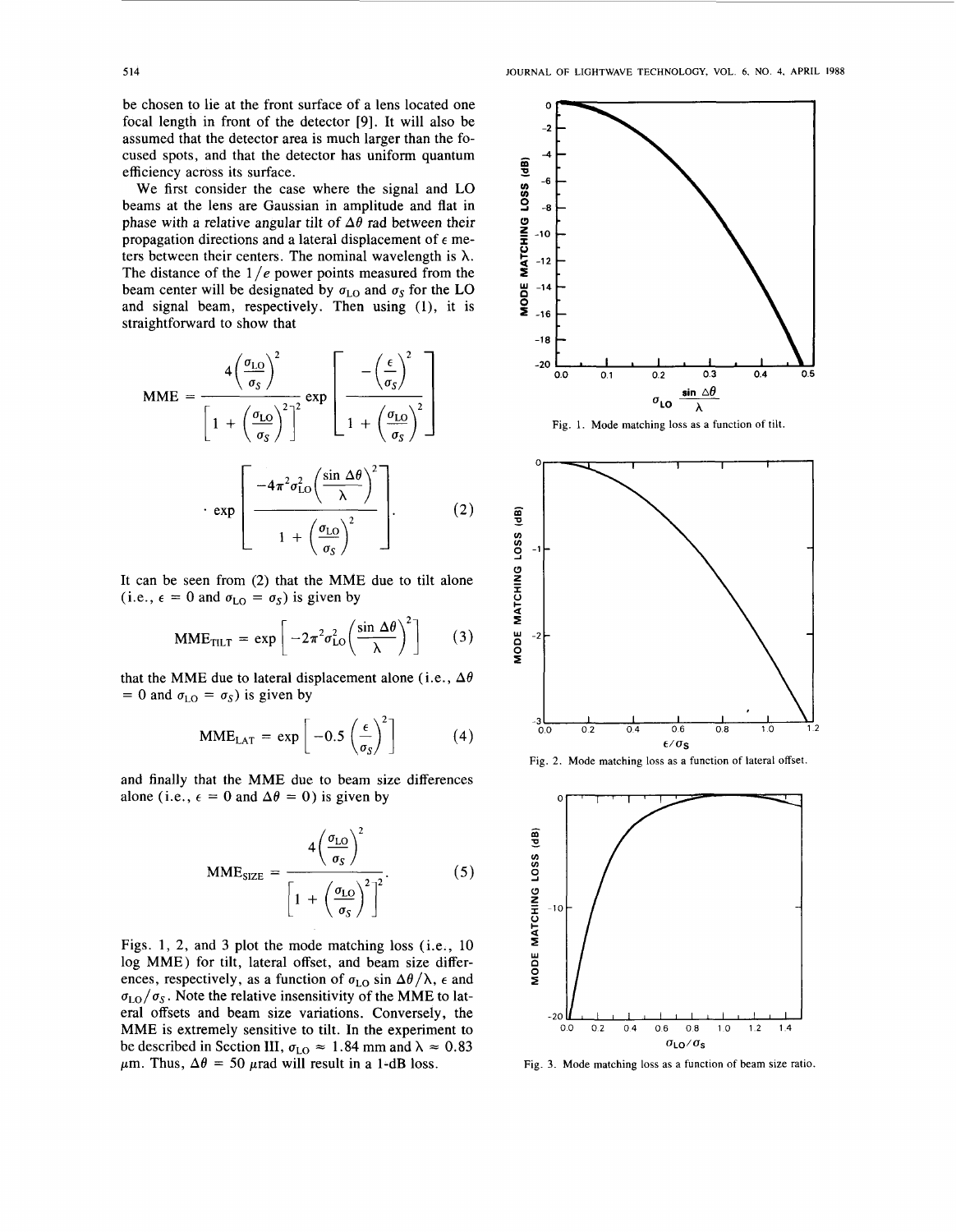<span id="page-2-0"></span>Next we consider the case where the signal and LO beams at the lens, which lies one focal length in front of the detector, are matched in amplitude (i.e.,  $A_S(x)$  =  $A<sub>LO</sub>(x)$ ) but not in phase. It is also assumed that the phase mismatch is small or equivalently:

$$
\left|\phi_{\rm S}(x)-\phi_{\rm LO}(x)\right|\ll 1.\tag{6}
$$

In addition, since (1) is invariant to an additive phase constant (i.e., path length delay) in either the signal or LO beam, we will require without loss of generality that:

$$
\int \int \left( \phi_S(x) - \phi_{LO}(x) \right) dx = 0. \tag{7}
$$

Then if  $A_s(x) = a$  constant, it is easy to show by (1), *(6),* and (7) that

$$
MMEPHASE = 1 - \frac{\int \int [\phi_S(x) - \phi_{LO}(x)]^2 dx}{\int dx}
$$
.\n\n(8)  
\nNoting that the mean-squared phase error (MSE) between

the two beams is simply the second term on the right-hand side of **(8)** above, it follows that

$$
MMEPHASE \approx 1 - MSE, provided MSE \ll 1.
$$
\n(9)

Furthermore, it is shown in Appendix A that for arbitrary  $A_S(x)$ , (9) becomes

$$
MMEPHASE \ge 1 - MSE, provided MSE \ll 1. (10)
$$

## 111. **EXPERIMENTAL SETUP**

Fig. **4** shows the experimental setup used to measure mode matching efficiency. In Fig. **4** the output of a Hitachi CSP 15-mW GaAlAs semiconductor laser is passed through an  $F/1.1$  77-mm focal length collimating lens followed by an anamorphic prism pair. The prism pair serves to circularize the elliptical shape of the output beam. The circularized output profile has an approximately Gaussian intensity distribution with the 1 */e* intensity point lying 1.84 mm from the beam center. The collimated laser beam is next split at beamsplitter 1 and then **sent** through an unequal path length Mach-Zehnder interferometer where the two beams recombine at beamsplitter **4.** Fifty percent of the combined beam is picked off at beamsplitter *5* where it is sent to a commercial beam scan device and a commercial laser diode wavefront measuring instrument (LADITE) [IO]. The beam scan device produces intensity profiles of either beam 1 or beam 2 by scanning a  $10$ - $\mu$ m-wide slit across the beam while displaying the collected power on an oscilloscope. The LADITE is a computer-controlled Mach-Zehnder interferometer which can analyze laser beam wavefronts. Its capabilities include, but are not limited to, the ability to subtract the phase of two wavefronts point by point, fit Zernike polynomials to the resulting difference, and compute the mean-squared phase value **of** the difference. Thus



the LADITE in Fig. 4 can be used to measure angular tilt  $(\Delta \theta)$  between the two beams at beamsplitter 4.

In principle, the LADITE could be used to analytically calculate the mode matching efficiency as given by (I). There are, however, two practical limitations which preclude this option. First, because of unwanted multiple reflections inside the LADITE, the instrument is not capable of accurately measuring the intensity profile of a coherent beam. Second, the signal dynamic range over which the LADITE can measure phase is limited. Thus, with a Gaussian beam, the instrument fails to determine the phase in the low intensity tails of the beam. According to manufacturer specifications, the LADITE has an rms accuracy of  $\lambda$ /50.

The fifty percent of the combined beams which is not sent to either the LADITE or beam scan device is further divided at beamsplitter 7. Here, *5* percent is directed to a confocal Fabry-Perot spectrum analyzer having a 300- MHz free spectral range and 95 percent is sent through a 25-mm focal length  $F/1$  lens. A polarizer followed by a  $\lambda$ /4-waveplate is placed in each of the two paths to isolate the laser from specular backscatter. An RCA high speed detector (0.5-mm diameter) is located at the focal plane of the lens where the heterodyning takes place.

The confocal Fabry-Perot is used to coalign beams 1 and **2.** This is accomplished by blocking beam **2** and adjusting the angular and lateral position of the Fabry-Perot so that beam 1 lies directly on the axis of the Fabry-Perot. When this condition occurs the free spectral range of the Fabry-Perot doubles to 600 MHz, as observed by noting that the amplitude of every other line in the Fabry-Perot output spectrum diminishes to nearly zero [ 111. Once this is accomplished beam 1 is blocked and the angular positions of mirrors 2 and **3** are adjusted so that the free spectral range of the Fabry-Perot remains at 600 MHz. In practice, we are able to coalign the two beams so that alternate lines in the Fabry-Perot output spectrum have ratios exceeding 100 : 1.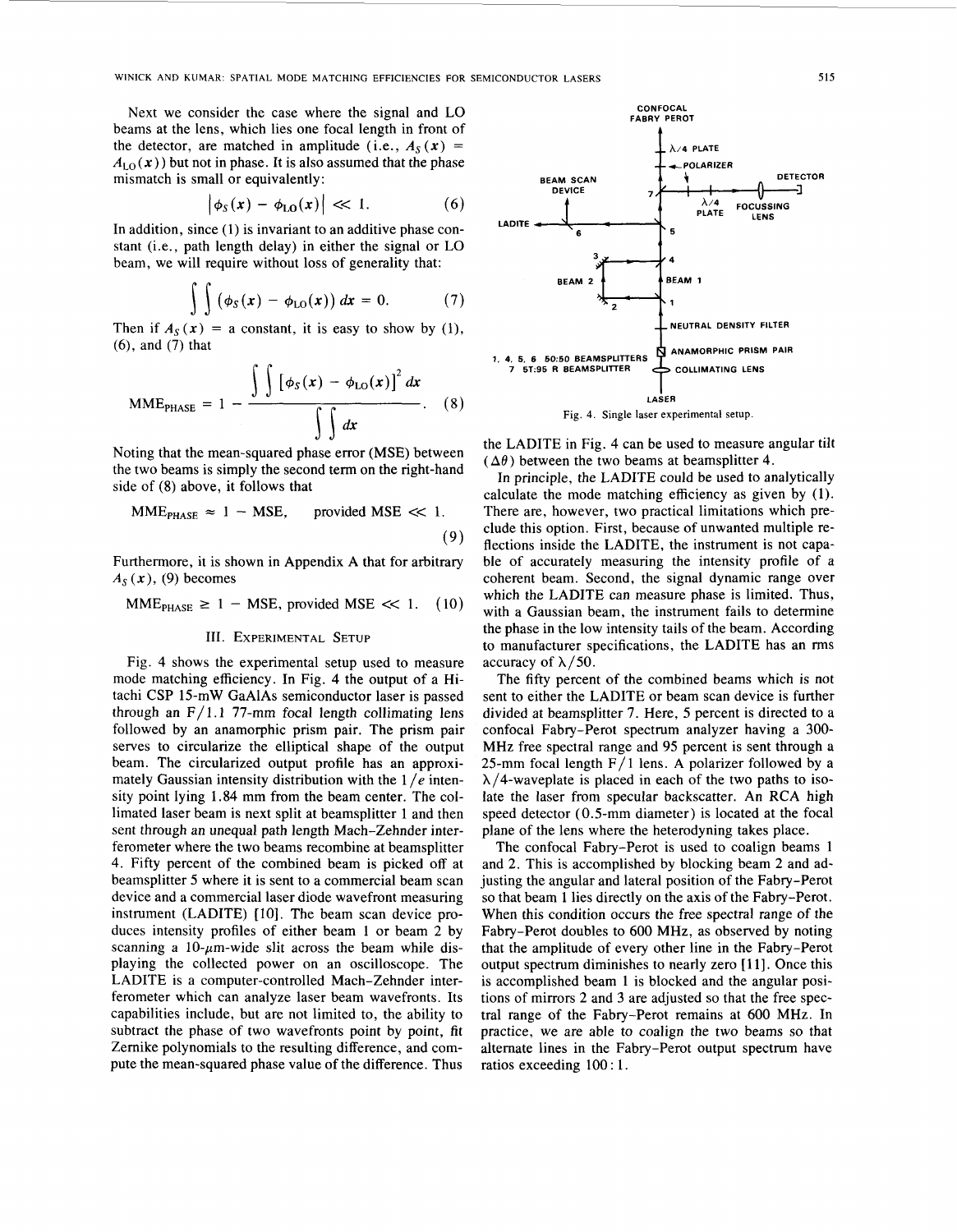The laser shown in [Fig. 4](#page-2-0) is open-loop frequency stabilized by controlling its temperature and its bias current. The temperature and bias currents are held constant to better than  $0.0005^{\circ}$ C and 1  $\mu$ A, respectively. The laser's full-width-half maximum Lorentzian linewidth when operating at 15 mW is approximately 7 MHz. The laser is frequency modulated by adding a small amount of timevarying injection current to the laser bias current. This injection current is a triangular wave of nominal frequency 250 Hz having a 0.5-mA peak-to-peak amplitude. The slope of laser frequency versus dc injection current is approximately *3* GHz/mA. Since the Mach-Zehnder interferometer formed by beamsplitters 1 through **4** has arms of unequal path length  $(\Delta L = 0.38 \text{ m})$ , this frequency modulation induces a periodic time-varying phase difference between the two beams when they combine at the detector. The output of the detector thus consists of a dc photocurrent component for each beam and a single beat signal. By measuring the amplitude of both the beat signal and dc components, the MME may be calculated. Using **(l),** it is shown in Appendix B that

$$
MME = \frac{I_{\text{pp}}^2}{16[I_1 \cdot I_2]}
$$
 (11)

where

- $I_{\text{no}}$  peak-to-peak beat signal photocurrent,
- $\hat{I}_1$ dc photocurrent produced by beam **1,**
- $I<sub>2</sub>$ dc photocurrent produced by beam 2.

Using the above technique, mode matching efficiencies of 90 percent (i.e., 0.46-dB loss) were obtained repeatably, and values as high as 92 percent were observed.

Figs. 5(a) and 5(b) show an intensity scan through beam **1** in the horizontal and vertical directions, respectively. Virtually identical results were obtained for beam 2. Each horizontal division in the figure represents a distance of 1.36 mm, and thus the beam's  $1/e$  intensity point lies approximately  $\sigma_s = 1.84$  mm from beam center. Also note that the intensity scan in the vertical direction exhibits local peak and troughs. These, we believe, are interference fringes generated by multiple reflections off of the laser collimating lens. The fringes do not occur in both the vertical and horizontal directions, because the beam leaving the semiconductor laser has different divergences in the two directions.

Fig. *6* shows an oscilloscope trace of the photocurrent beat signal generated at the output of the **RCA** p-i-n detector. The beam intensity striking the detector was controlled using neutral density filters so as not to saturate the photocurrent. Detector responsivity was measured as function of incident power, and the results are plotted in [Fig. 7.](#page-4-0)

By using the LADITE to measure angular tilt  $(\Delta \theta)$  between beams l and 2, we were also able to plot measured mode matching efficiencies versus  $\Delta\theta$ . [Fig. 8](#page-4-0) shows this plot along with the theoretically predicted curve derived



**Fig. 5. (a) Horizontal intensity scan beam 1. (b) Vertical intensity scan beam 1.** 



**Fig. 6. Photocurrent beat signal (single laser case).** 

from *(3).* We note the excellent agreement between the theory and the measurements.

Under the best alignment conditions we were able to achieve, [Fig. 8](#page-4-0) indicates that approximately  $-0.12$  dB of mode matching loss can be attributed to a residual angular error of 17  $\mu$ rad between beams. We believe that most of the remaining  $-0.4$ -dB loss is due to the wavefront ab-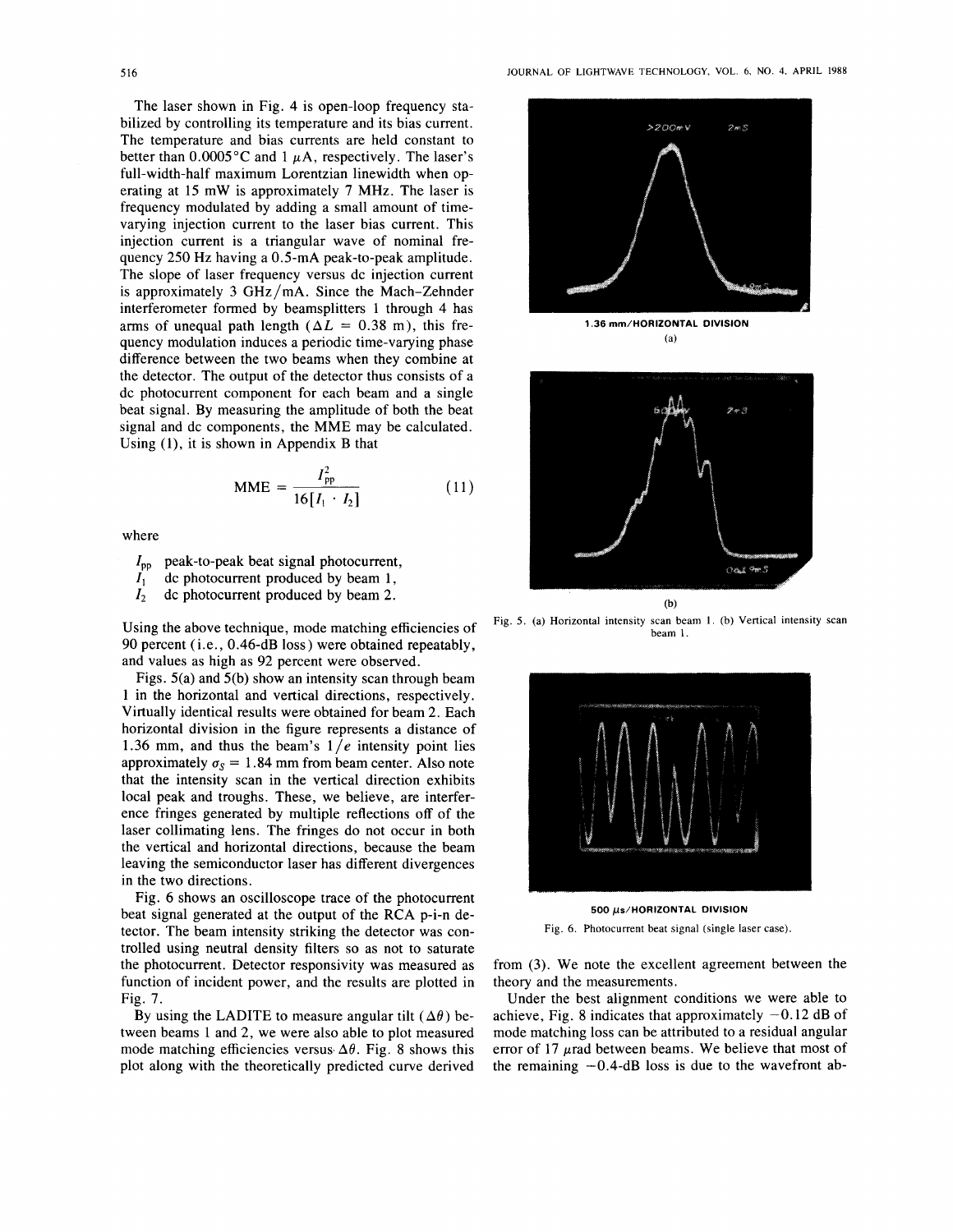<span id="page-4-0"></span>

**Fig. 7. Responsivity** for **RCA C30971E photodetector.** 



**Fig. 8.** Mode **matching efficiency versus tilt offset.** 

errations introduced in the two different arms of the Mach-Zehnder interferometer. It is also speculated that some of the loss is produced by laser frequency noise. Beams 1 and 2 follow paths which differ in length by approximately 0.38 m or 1.3 ns of propagation delay time. Consequently, frequency fluctuations which occur on this time scale or faster will reduce the amplitude of the beat signal photocurrent. For a Lorentzian laser linewidth of  $\Delta \nu$ -Hz full-width-half-maximum, it can be shown that the mean loss is given by the following multiplicative factor:

$$
\exp\left[-2\pi\Delta\nu T_D\right] \tag{12}
$$

where  $T_D$  is the propagation delay time between paths in seconds.

With  $\Delta \nu = 7$  MHz and  $T_D = 1.3 \times 10^{-9}$ , (12) predicts a mean loss of  $-0.24$  dB. Finally note by (4) that a 10 percent lateral offset (i.e.,  $\epsilon/\sigma_s = 0.1$ ) between the centers of beams 1 and 2 would produce only a  $-0.02$ -dB loss. Thus, lateral offsets should not contribute significantly to measured losses.

Fig. 9 shows the experimental setup used to measure the mode matching efficiency when two separate lasers are heterodyned. Note that this setup is virtually identical to the one used for the self-heterodyned case. The two lasers were open-loop frequency stabilized as previously discussed and neither one was modulated. The two lasers



were frequency tuned by control of their temperatures and bias currents so that they would produce a heterodyned beat signal at an IF frequency of approximately 50 MHz. The frequency response of the detector and its associated packaging (including cable) was not measured in detail. A linear least squares fit, however, to ten data points collected between *25* and 400 MHz indicates less than an 0.1-dB roll-off at 50 MHz with a 3-dB point at 1.3 GHz.

The beat signal spectrum has a Lorentzian shape due to laser frequency noise, and its effect is quite pronounced. When the oscilloscope trace was triggered on a zero crossing of the IF beat signal, the resulting display was a fuzzy sinusoid as illustrated in [Fig. 10.](#page-5-0) **As** expected the fuzziness increased from left to right across the scope screen. We chose to define the peak-to-peak IF photocurrent as the difference between the first minimum and maximum of the displayed signal. Using this peak-to-peak value along with (11), repeatable mode matching efficiencies of 75 percent (i.e., 1.25-dB loss) were measured.

The accuracy of the above measurement was less than that for the self-heterodyned case for two main reasons. First, the high frequency oscilloscope plug-in used to observe the 50-MHz beat signal had low sensitivity, thus limiting the accuracy with which the peak-to-peak signal values could be read. Second, as already discussed, frequency noise degraded the signal.

It is noted that the mode matching efficiency for the two laser case is approximately 0.8 dB worse than that recorded for self-heterodyning. At least some of this difference is due to the fact that the phase wavefronts of the two lasers (with tilt removed) are not identical, resulting in a loss as indicated by (10). In order to minimize this loss, the laser collimating lenses were adjusted with the help of the LADITE to produce wavefronts having low rms phase variations. Values of the order of  $\lambda/20$  were routinely achieved for each laser. Note that if the phase perturbations across each beam were random and inde-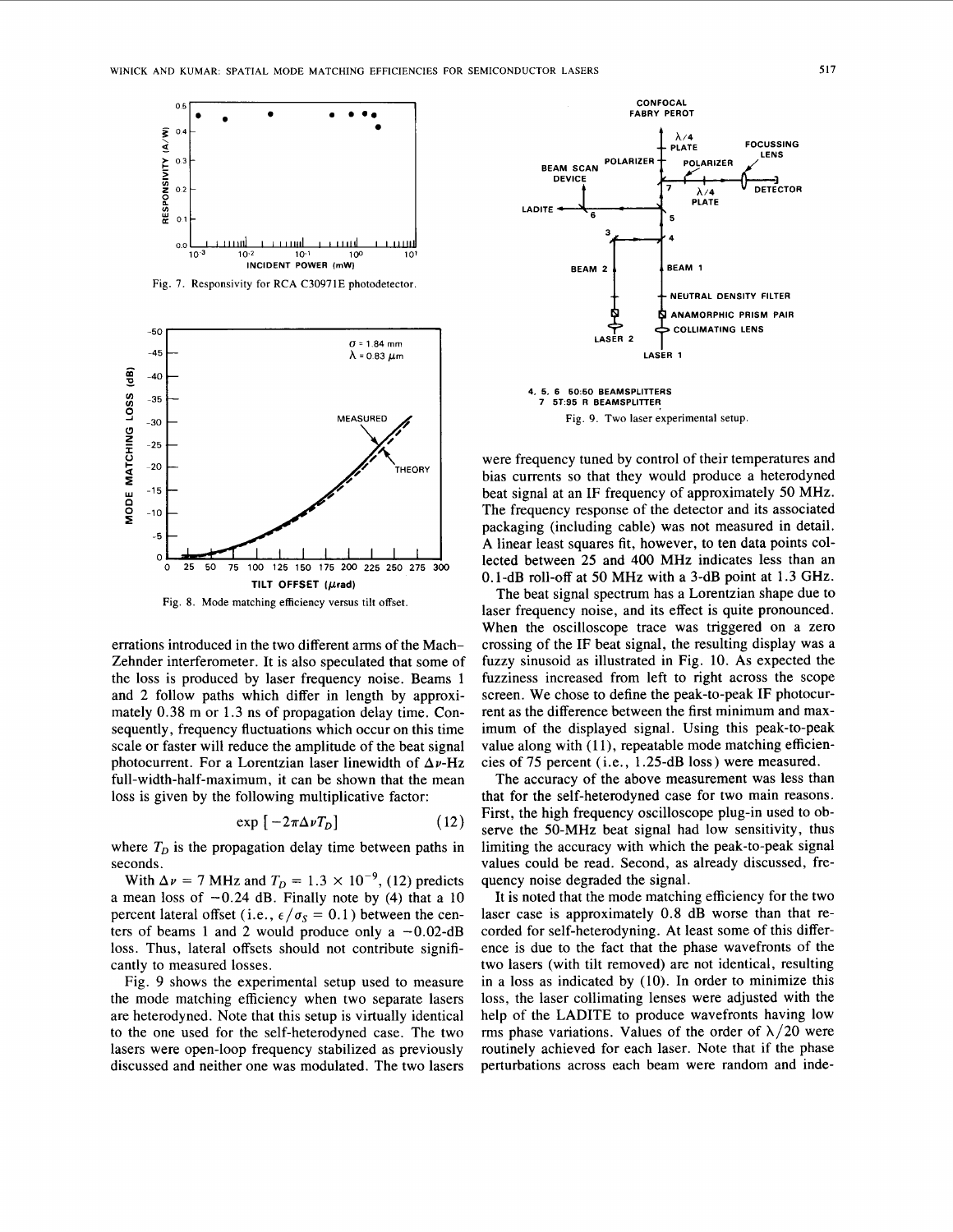

2.5 ns/HORIZONTAL DIVISION Fig. **10. Photocurrent beat signal (two laser case)** 

pendent, then the mean-squared phase difference between the two beams would be  $2(2\pi/20)^2$  rad<sup>2</sup>. According to  $(10)$ , this value could result in a loss of as much as  $0.95$ dB .

Spatial mode matching of optical beams is also of importance in applications other than free-space optical communications. These related applications include optical fiber heterodyne communications [ 121-[ 141 and the coupling of beams into and out of resonators [15] and waveguides. As opposed to the configuration shown in Fig. 9, beam combining in fiber systems is usually accomplishd by launching both the LO and signal beams into a single-mode fiber or directional coupler [ 121-[ 141. The mode matching loss under these conditions becomes the coupler insertion loss, as seen by the signal beam. The beam combining techniques used in fiber systems are not practical for free space optical communications, because they do not permit heterodyne spatial tracking, and the insertion losses are likely to be high.

## **IV.** SUMMARY

We have experimentally measured spatial mode matching efficiencies when heterodyning GaAlAs semiconductor lasers on high speed silicon p-i-n photodetectors. MME's were computed by comparing the peak-to-peak magnitude of the resulting beat signal with the dc photocurrents generated by each of the two beams. Two sets **of**  measurements were taken. In the first, a frequency modulated GaAlAs laser was self-heterodyned using an unequal path length Mach-Zehnder interferometer, and MME values on the order of 90 percent were obtained. Approximately 0.1 dB of this loss was attributed to beam angular alignment errors of between  $10$  and  $20$   $\mu$ rad. Alignment accuracies of this order were routinely achieved using a 300-MHz free-spectral-range confocal Fabry-Perot spectrum analyzer. The remaining 0.4 dB of loss is believed to result from wavefront aberrations produced by the Mach-Zehnder interferometer optics and measurement errors (including frequency noise effects).

In the second set of measurements, two separate Ga-AlAs lasers were heterodyned, and a 50-MHz IF beat signal was produced. A constant 50-MHz IF frequency was maintained by open-loop frequency stabilizing each laser through control of its temperature and bias current. The

<span id="page-5-0"></span>**518 JOURNAL OF LIGHTWAVE TECHNOLOGY, VOL. 6, NO. 4, APRIL 1988** 

output of each laser was collimated to approximately  $\lambda/20$ rms, and spatial mode matching efficiencies of 75 percent were measured. As expected, the measured MME for the two laser case was less than that obtained during self-heterodyning. Some of this difference is due to wavefront mismatch, and the remainder can be attributed to an increase in measurement error. The measurement error increase results from the pronounced effects of frequency noise, and the reduced sensitivity of the oscilloscope's plug-in amplifier at 50 MHz.

# APPENDIX A DERIVATION OF MODE MATCHING EFFICIENCY LOWER BOUND

In this appendix a lower bound on the mode matching efficiency will be derived, assuming a small phase mismatch exists between the LO and signal beams.

Let  $\Delta\phi(x)$  denote the phase difference between the beams. Then

$$
\Delta \phi(x) \stackrel{\triangle}{=} \phi_s(x) - \phi_{\text{LO}}(x). \tag{A1}
$$

Also, without loss of generality, let  $\Delta\phi(x)$  have an average value of zero as indicated below:

$$
\int \int \Delta \phi(x) dx = 0. \tag{A2}
$$

Next, assume that the phase difference  $\Delta\phi(x)$  is small or equivalently

$$
\left|\Delta\phi(x)\right| \ll 1. \tag{A3}
$$

The mean-squared phase difference (MSE) between the LO and signal beams is defined by

$$
\text{MSE} \triangleq \frac{\int \int \Delta \phi^2(x) \, dx}{\int \int dx}.
$$
 (A4)

In addition, let *B* be defined by (A5) below:

$$
B \triangleq \int \int A_s^2(x) \ dx. \tag{A5}
$$

Then, from (I) in the text it follows that

$$
MME_{phase} = B^{-2} \left| \int \int A_s^2(x) \exp \left[ i \Delta \phi(x) \right] dx \right|^2. \quad (A6)
$$

Expressing the exponential in (A6) by the first three terms in its series expansion yields

$$
\text{MME}_{\text{phase}} \simeq B^{-2} \left| \int \int A_s^2(x) \left[ 1 + i \Delta \phi(x) - \Delta \phi^2(x) / 2 \right] \right|^2 \tag{A7}
$$

$$
\geq B^{-2} \left| \int \int A_s^2(x) \left[ 1 - \Delta \phi^2(x) / 2 \right] dx \right|^2 \quad (A8)
$$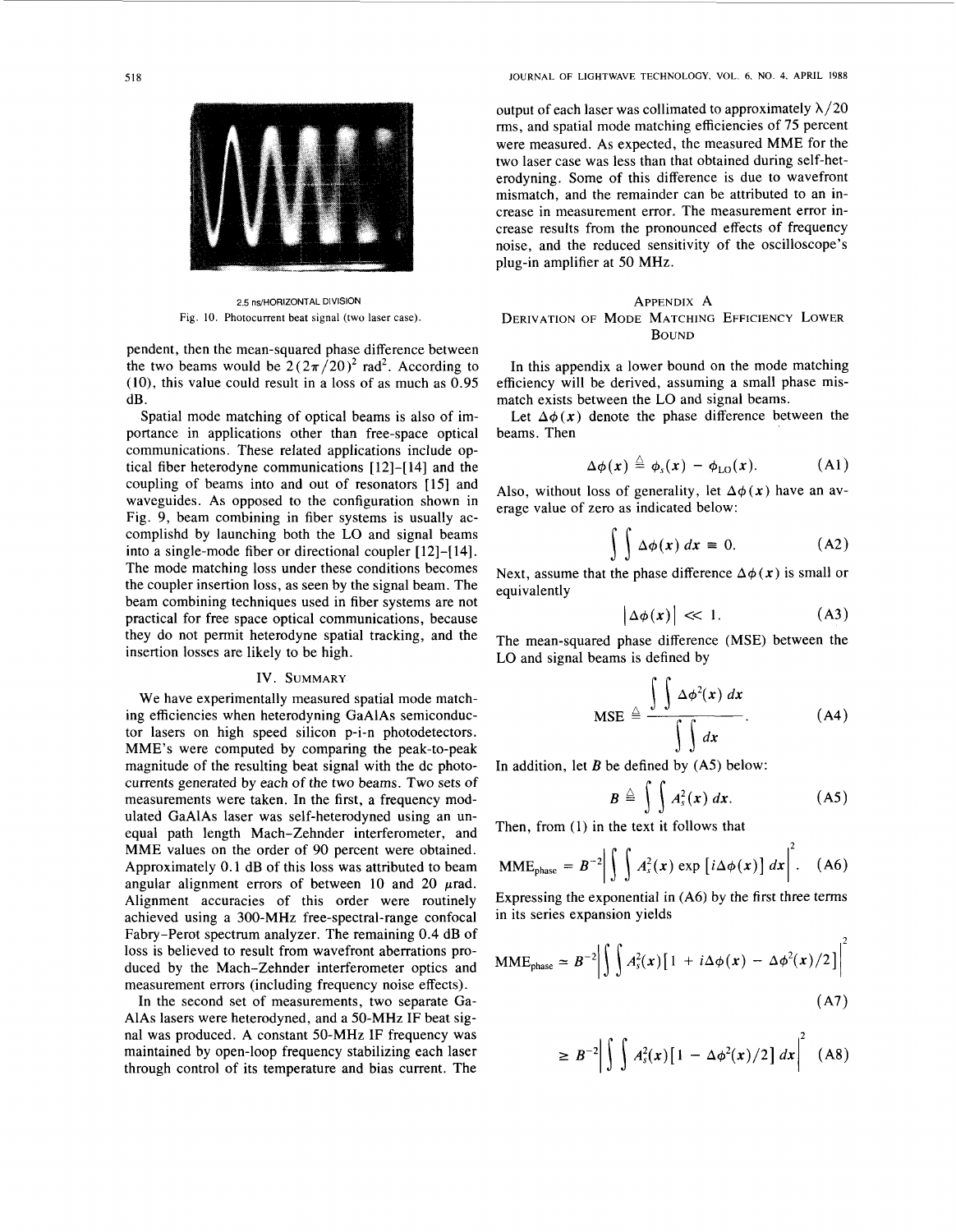$$
= \left|1 - B^{-1}\int \int A_s^2(\mathbf{x})\big(\Delta \phi^2(\mathbf{x})/2\big) d\mathbf{x}\right|^2 \quad \text{(A9)}
$$

$$
\geq 1 - B^{-1} \int \int A_s^2(x) \, \Delta \phi^2(x) \, dx. \tag{A10}
$$

By the Schwarz Inequality the integral in (A10) is maxi-<br>mum when

$$
\Delta \phi^2(\mathbf{x}) = c A_s^2(\mathbf{x}), \quad \text{for } c \text{ a constant.} \quad (A11)
$$

$$
MME_{\text{phase}} \ge 1 - cB^{-1} \int \int A_s^4(x) dx \quad (A12)
$$
\n
$$
R = \text{detector responsibility in amperes per Watt.}
$$
\n(B7)

$$
\int \int \Delta \phi^2(x) dx = c \int \int A_s^2(x) dx.
$$
 (A13)

Combining (A12) and (A13) yields

$$
\text{MME}_{\text{phase}} \geq 1 - B^{-2} \int \int \Delta \phi^2(x) \, dx \int \int A_s^4(x) \, dx \tag{A14}
$$

$$
= 1 - \frac{\int \int \Delta \phi^{2}(x) dx}{\int \int dx} B^{-2}
$$

$$
\cdot \int \int A_{s}^{4}(x) dx \int \int dx.
$$
 (A15)

By the Schwarz Inequality

$$
B2 \le \int \int As4(x) dx \int \int dx.
$$
 (A16)

Combining (A4), (A15), and (A16) produces the final desired result<br>  $MME_{phase} \ge 1 - MSE.$  (A17) and sired result

$$
MME_{phase} \ge 1 - MSE. \tag{A17}
$$

**APPENDIX B**<br>**MODE MATCHING FEEICIENCY** C **DERIVATION OF A MODE MATCHING EFFICIENCY EXPRESSION IN TERMS** OF **OBSERVED PHOTOCURRENTS** 

In this appendix, an expression for mode matching efthe analytic forms of the two beams (i.e., **LO** and signal) be given as: ficiency is derived in terms of observed photocurrents. Let  $\max_i (t) = R(P^2 + Q^2)^{1/2}$ 

$$
A_1(x) \exp \left[i\omega_1 t + i\phi_1(x)\right] \qquad \qquad \textbf{(B1)}
$$

Beam 2:

$$
A_2(x) \exp [i\omega_2 t + i\phi_2(x)]. \qquad (B2)
$$

Define  $\Delta\omega$ ,  $\Delta\phi(x)$ , *P*, *Q*, and *R* by

$$
\Delta \omega \triangleq \omega_1 - \omega_2 \tag{B3}
$$

$$
\Delta \phi(x) = \phi_1(x) - \phi_2(x) \tag{B4}
$$

mum when  
\n
$$
\Delta \phi^2(\mathbf{x}) = c A_s^2(\mathbf{x}), \quad \text{for } c \text{ a constant.} \quad \text{(A11)}
$$
\n
$$
P \triangleq \iint_{c} A_1(\mathbf{x}) A_2(\mathbf{x}) \cos \left[ \Delta \phi(\mathbf{x}) \right] d\mathbf{x} \quad \text{(B5)}
$$

Therefore  
\n
$$
Q \triangleq \int A_1(x) A_2(x) \sin [\Delta \phi(x)] dx
$$
\n(B6)  
\n
$$
R = \text{detector responsibility in amperes per wat.}
$$

$$
(R7)
$$

where by (A11) **Thus, the dc photocurrents are** 

$$
I_1 = \frac{1}{2}R \int \int A_1^2(x) dx
$$
 (B8)

$$
I_2 = \frac{1}{2}R \int \int A_2^2(x) dx
$$
 (B9)

and the beat signal current  $i(t)$  is given by

$$
i(t) = R \int \int A_1(x) A_2(x)
$$
  
 
$$
\cdot \cos [(\omega_1 - \omega_2)t + \phi_1(x) - \phi_2(x)] dx
$$
  
(B10)

$$
= \cos (\Delta \omega t) R \cdot P - \sin (\Delta \omega t) R \cdot Q \quad (B11)
$$

 $i(t)$  will achieve a maximum or minimum when  $di(t)/dt$  $= 0.$  *di(t)/dt* = 0 implies

$$
-\sin(\Delta \omega t)P - \cos(\Delta \omega t)Q = 0
$$
 (B12)

or equivalently

$$
\sin\left(\Delta\omega t\right)=\pm\frac{Q}{\left(P^2+Q^2\right)^{1/2}}
$$

$$
\cos\left(\Delta\omega t\right)=\mp\frac{P}{\left(P^2+Q^2\right)^{1/2}}.\qquad\qquad\text{(B13)}
$$

Therefore by **(B1l)** and **(B13)** 

$$
\max i(t) = R(P^2 + Q^2)^{1/2} \tag{B14}
$$

$$
\min i(t) = -R(P^2 + Q^2)^{1/2} \quad \text{(B15)}
$$

*Beam 1:* 
$$
I_{p-p} = 2R(P^2 + Q^2)^{1/2}.
$$
 (B16)

Combining (B1)-(B6), (B8), (B9), and (B16) yields the final desired result

$$
\frac{I_{p-p}^2}{16I_1I_2} = \frac{\left|\int\int A_1(x) \exp[i\phi_1(x)] A_2(x) \exp[-i\phi_2(x)] dx\right|^2}{\int\int A_1^2(x) dx \int\int A_2^2(x) dx}
$$
\n= MIME. (B17)